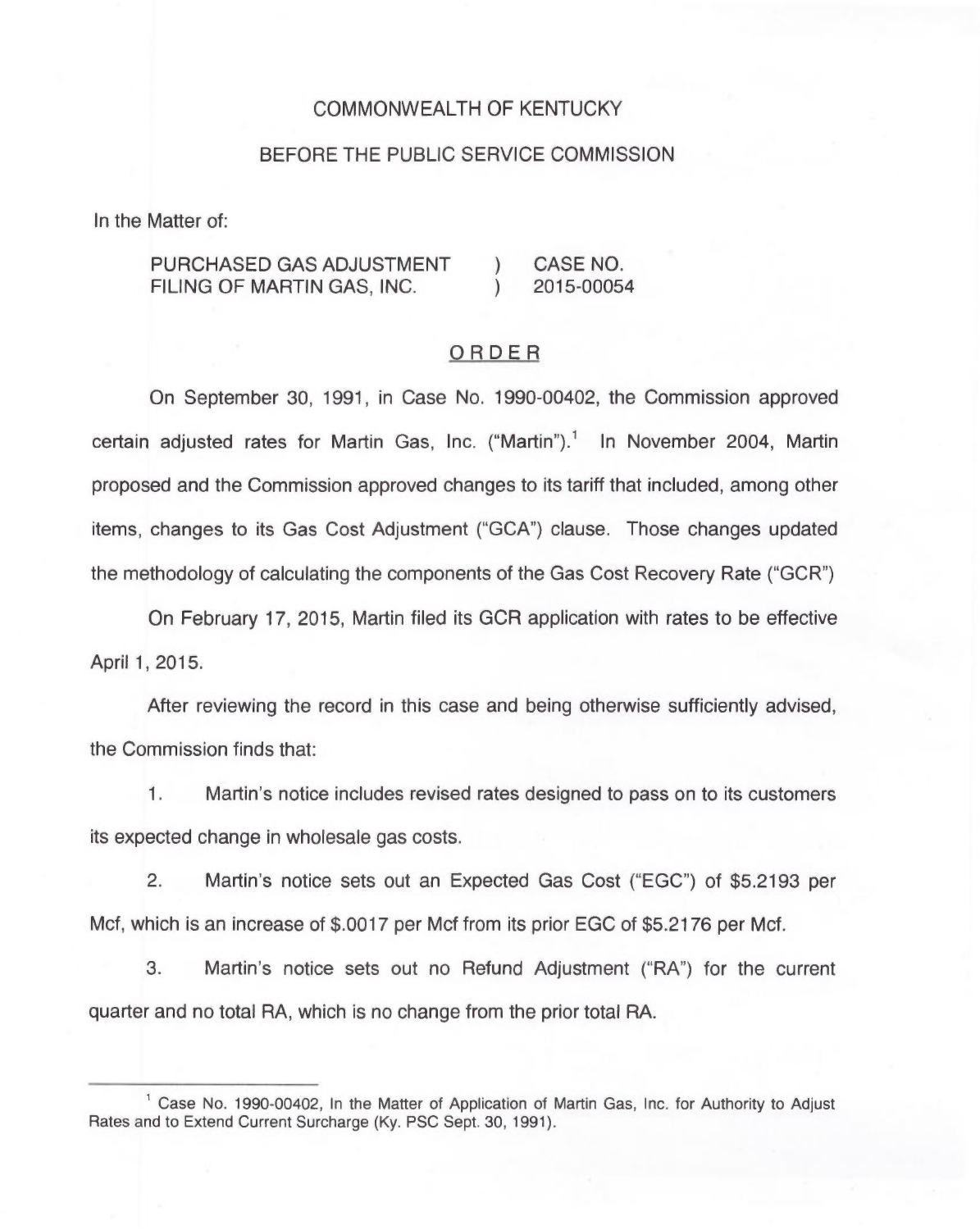4. Martin's notice sets out a current quarter Actual Adjustment ("AA") of (\$.0541) per Mcf. Martin did not use the correct EGC in effect for the months of July through September 2014. Correcting this produces a current quarter AA of (\$.0529) per Mcf. Martin's total AA is \$.0425 per Mcf, which is a decrease of \$.0495 per Mcf from its previous total AA of \$.0920 per Mcf.

5. Martin's notice sets out no Balance Adjustment.

6. Martin's corrected GCR is \$5.2618 per Mcf, which is a decrease of \$.0478 per Mcf from its previous GCR of \$5.3096 per Mcf.

7. The rates in the Appendix to this Order are fair, just, and reasonable, and should be approved for service rendered by Martin on and after April 1, 2015.

IT IS THEREFORE ORDERED that:

The rates in the Appendix to this order are approved for service rendered 1. on and after April 1, 2015.

2. Within 20 days of the date of this Order, Martin shall file with this Commission, using the Commission's electronic Tariff Filing System, revised tariff sheets setting out the rates approved herein and reflecting that they were approved pursuant to this Order.

By the Commission ENTERED MAR 12 2015 **ICKY PUBLIC** COMMISSION

**ATTES**<sup><sup>1</sup></sup> Executive Director

Case No. 2015-00054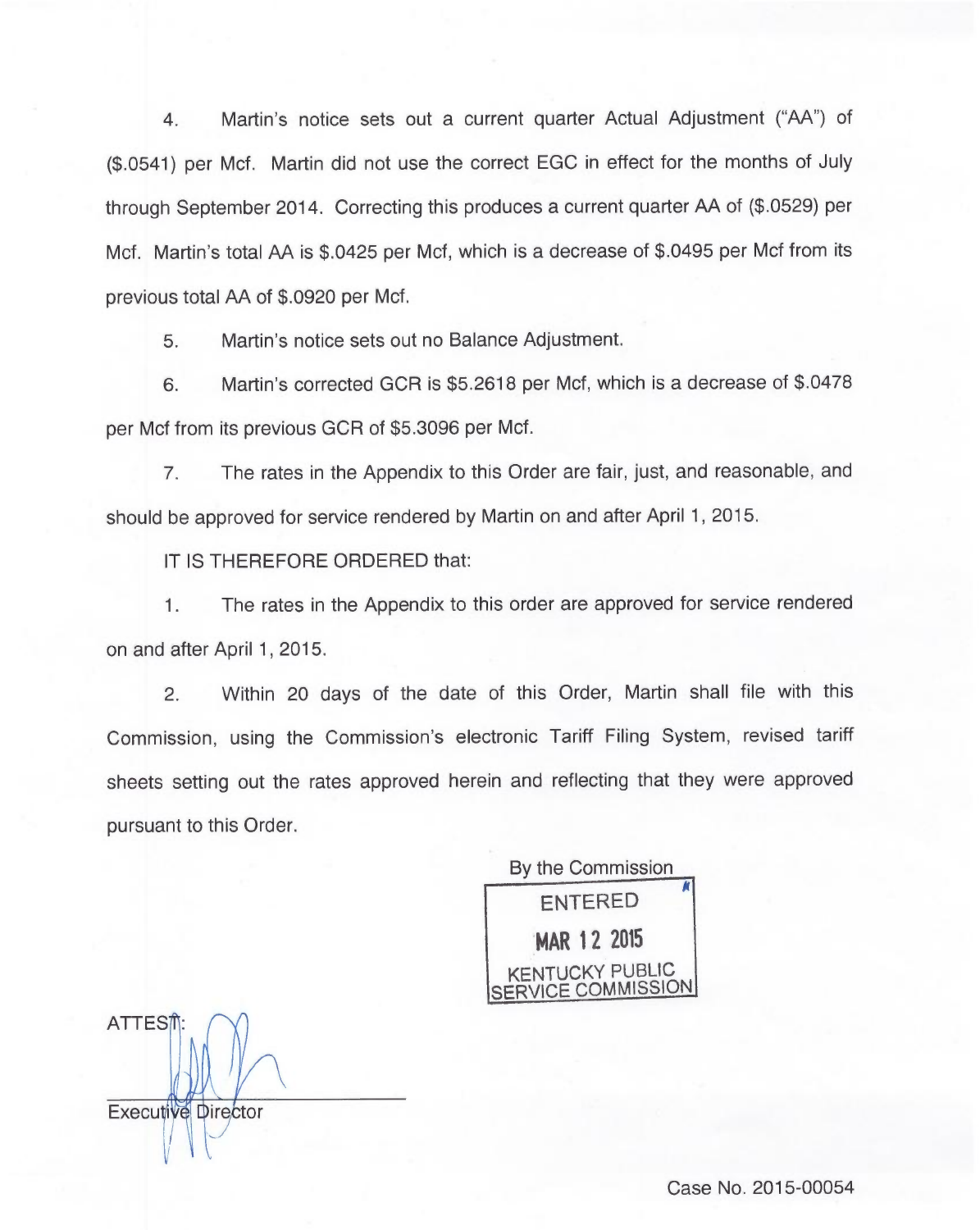# APPENDIX

# APPENDIX TO AN ORDER OF THE KENTUCKY PUBLIC SERVICE COMMISSION IN CASE NO. 2015-00054 DATED **MAR 1 2 2015**

The following rates and charges are prescribed for the customers served by Martin Gas, Inc. All other rates and charges not specifically mentioned herein shall remain the same as those in effect under authority of the Commission prior to the effective date of this Order.

# RETAIL RATES:

|                  | <b>Gas Cost</b><br>Recovery |          |          |
|------------------|-----------------------------|----------|----------|
|                  | <b>Base Rate</b>            | Rate     | Total    |
| <b>First Mcf</b> | \$4.3976                    | \$5.2618 | \$9.6594 |
| Over 1 Mcf       | \$4.2808                    | \$5.2618 | \$9.5426 |
| Minimum Bill     | \$9.6594                    |          |          |